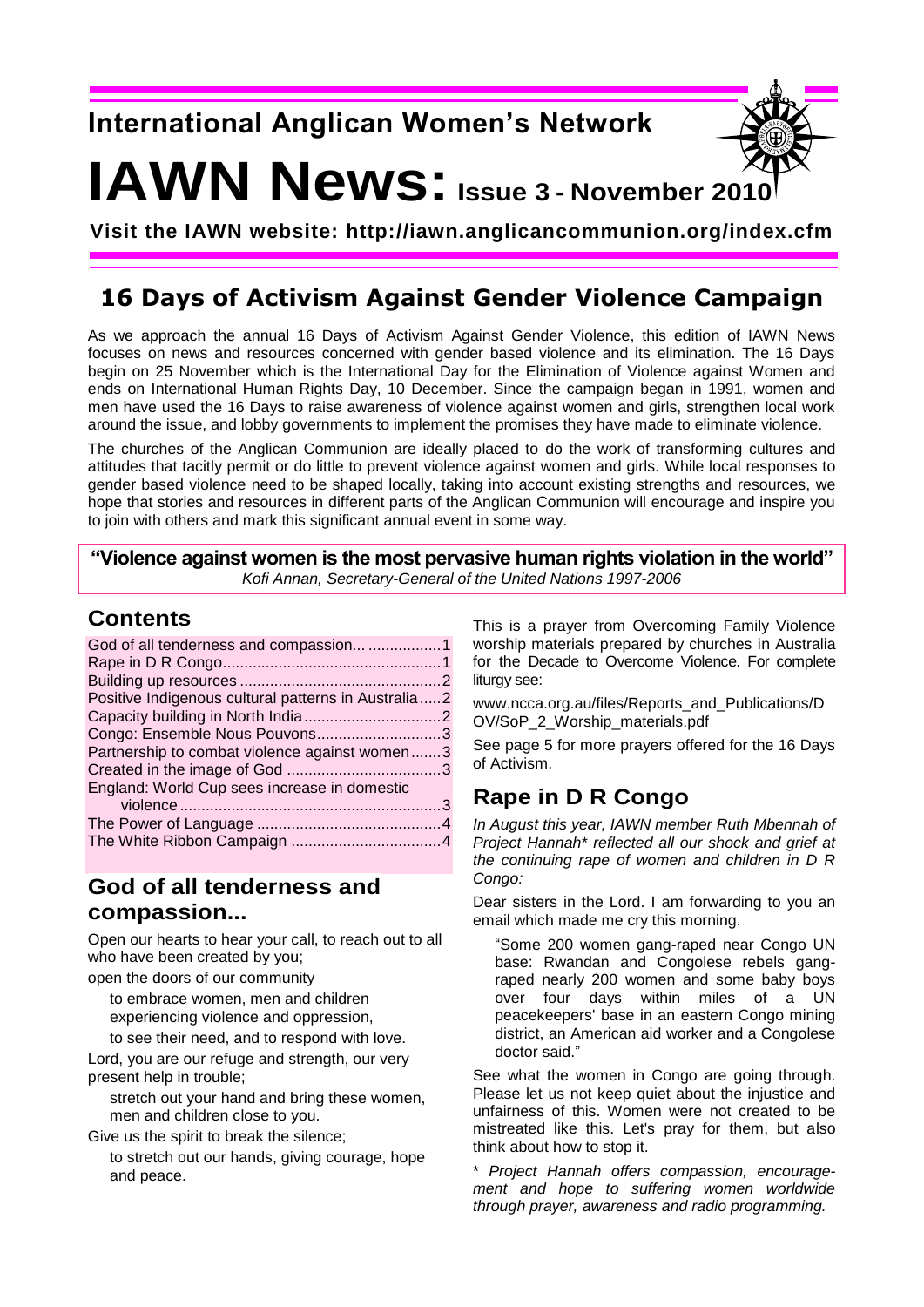#### **Building up capacity and resources**

The Resources and Links sections of IAWN"s website at <http://iawn.anglicancommunion.org/resources/documents.cfm> and<http://iawn.anglicancommunion.org/links/index.cfm> continue to gather theological and practical materials and models of practice around gender based violence that could be adapted to local contexts.

**Meanwhile, Anglican women are looking to their own strengths and those of their own cultures and communities to seek positive ways forward.**

#### **Positive Indigenous cultural patterns in Australia**

Ann Skamp, IAWN Steering Group member in the Anglican Church of Australia has drawn attention to resources and information from Australia"s National Council of Churches in relation to the WCC"s Decade to Overcome Violence. The experience of Indigenous women in Australia is highlighted:

Sexual violence is a problem in most communities, black and white, and Indigenous women face many of the same problems as non-Indigenous women. In addition however, there are specific barriers faced by many Aboriginal and Torres Strait Islander women, including long-existing and hard-toovercome difficulties in dealing with police, courts and counselling services in certain communities, and a reluctance to break silence for fear of adding to personal and community shame. Reliable statistics are scarce but evidence indicates a disproportionately high incidence of abuse.

As a result, Aboriginal women and men have been developing their own strategies in response to sexual violence, seeking to relate them to positive Indigenous cultural patterns and perspectives.

Such programs have included appropriate initiatives in family support; strengthening identity; behavioural change (men's and women's groups); night patrols; refuges; and community justice groups.

#### **Capacity building in North India**

*IAWN member Pritty Sangma of the Diocese of North East India and Executive Member of the National Council of Churches of India writes about capacity building workshops on legal awareness in North India.*

Violence against women is a major problem and is a violation of human rights. There are many forms of violence against women, including sexual, physical, or emotional, trafficking for forced labour or sex; and such traditional practices as forced or child marriages, dowry violence, and honour killing, when women are murdered in the name of family honour.

A two-day capacity building workshop on legal awareness was organised by Loreto College, Kolkata on August 12 and 19, 2010 and in YWCA, Kolkata, on 10 September.

The objective was to develop a basic understanding of the relevant laws related to women, and the process of law, and also to build capacity for self defence in the event of violence.



*Workshop at the YWCA, Kolkata*

The workshop provided girls with legal support and guidance about the fundamental rights of women and the legal nuances to claim those rights. It was important for the participants to understand the essential aspects of how and why laws are made. It focused mainly on the important laws of women and the other government mechanisms which play a pivotal role in asserting these rights. The Protection of Women against Domestic Violence (PWDV) Act was explained to equip the young women with practical techniques to handle matters of violence.

Men and women are born equal but do circumstances and situation provide us with equality? This question was linked to how the CEDAW Convention on the Elimination of ALL Forms of Discrimination against Women works, and how various forms of inequality had led to the birth of this Convention. The laws related to dowry under the Indian Penal Laws and the law of sexual harassment in public places were discussed. There was discussion on the difference between teasing and sexual harassment. When the group was asked if they had faced sexual harassment in public places, most of the participants said they have ignored it. A few were of the opinion that it is pointless going to the police, as they were always discouraging. They were encouraged to assert their rights by lodging complaints with the police. Sexual harassment in public places is the most common form of violence against women. The group was briefed on what the various laws meant regarding such violence and they were urged to spread awareness on the same. "Shruti", a short film based on real life was then shown that showed how violence occurs in our own homes.

These three days of interaction with the girls was a great learning experience. Most said they found the workshop highly enriching. One girl said: "This workshop has been a great eye opener". Another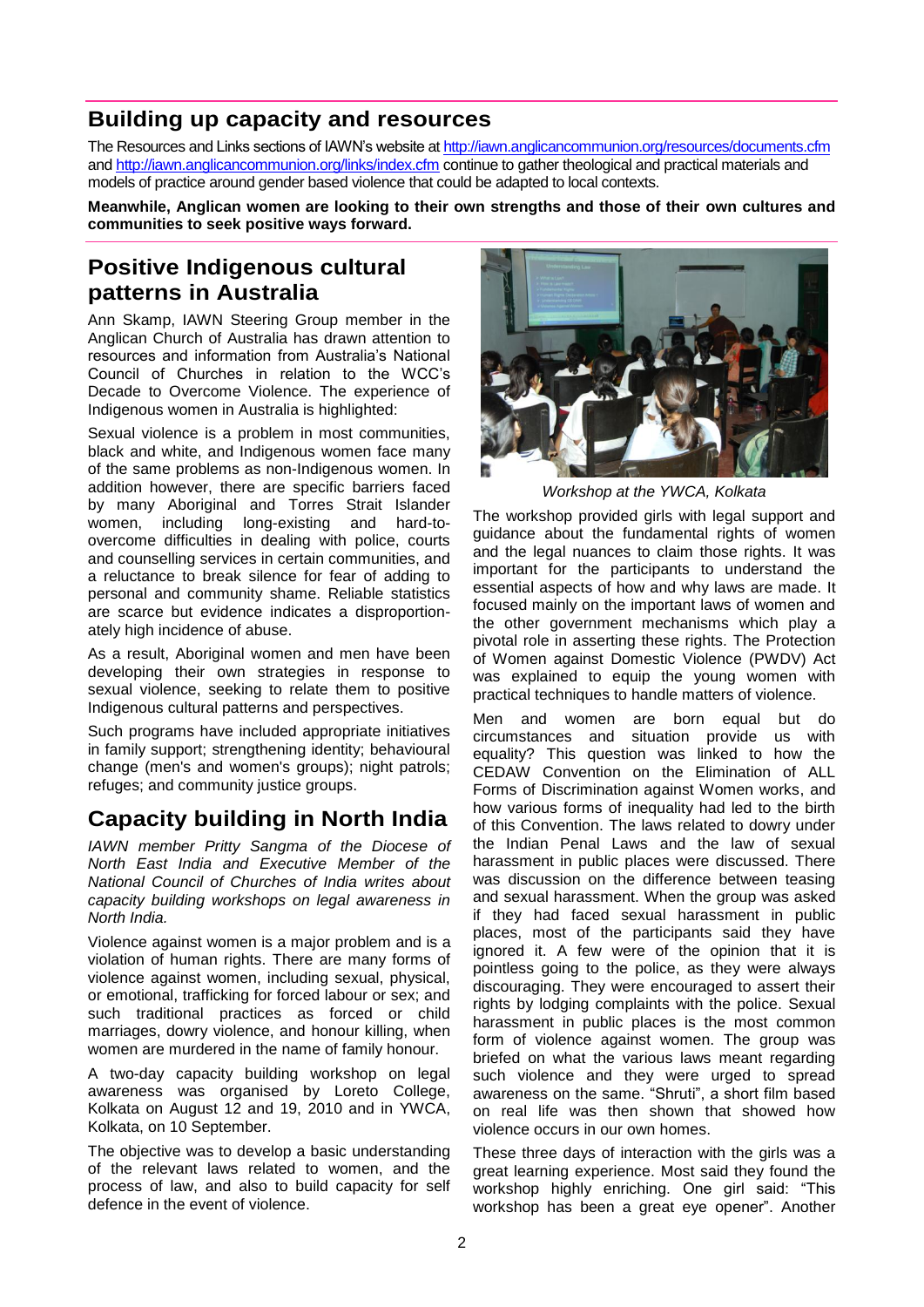commented: "I feel this type of workshop should be conducted for men and older boys so that they are aware of the laws." The students demonstrated their ability and interest in understanding the legal provisions and procedures concerning violence against women. It was felt that this will help them to defend themselves better and communicate with women in the community constructively. Most of the girls asked for more workshops in the future.

#### **Congo: Ensemble Nous Pouvons**

"Together we can." *Mugisa Isingoma describes initiatives for promoting gender equality and women's empowerment in D R Congo.*

In the Congo we have held seminars on culture, domestic violence and better family life. We do this to eliminate all kinds of women's discrimination; what they are facing and to promote better families so that children will grow up with a good culture of no violence and gender equality. Family is the foundation of strong and healthy communities. Our wish is that men and women work together.

In spite of the fact that the number of women is often less than men in decision-making meetings, we appreciate it when women are able to attend and speak openly in the meeting about their ideas.

We cannot promote someone who has not been educated so this is why we started a literacy program to help girls and women to know how to read and write. The number taking part was 58 (4 men and 54 women) and at the end we gave to each person a bible and it is still going on.

For your information, in the Diocese of Boga we have started a new activity: ENP – in French "Ensemble Nous Pouvons" – and in English "Together We Can" It helps us to decide how to use our own resources to achieve our aim. As I am writing this report, we organized Harambe (collection of money) in the Diocese of Boga and we got \$1,388. We bought a roof (*des toles*) with the money for building the women's house, because our aim is to have a space for women here in Bunia. We will continue with the program until the end.

### **Episcopal Church Partnership**

*In The Episcopal Church, three women's organizations have formed a partnership to combat violence against women. Kim Robey explains:*

"Violence against women is the most pervasive human rights violation in the world" is a sentiment spoken by Kofi Annan and echoed by almost every human rights organization, the United Nations, and countless other NGOs around the world. Everyone from Eve Ensler, who has created her own non-profit organisation to advocate against violence to Nickolas Kristoff in his bestselling book *Half the Sky,* has voiced what we all know…violence against women continues at an alarming pace. In the USA, violence against women and girls manifests itself in human trafficking, rape, domestic violence,

pornography and less severe ways every day. No aspect of our society is immune.

For the first time, the Episcopal Church Women (ECW), the Episcopal Women"s Caucus (EWC) and Anglican Women"s Empowerment (AWE) have formed a partnership for the purpose of developing an Episcopal Church campaign of activism and awareness to coincide with the international 16 Days of Activism established by the Center for Women"s Global Leadership at Rutgers University.

Since 1991, over 2,000 organizations in about 156 countries have participated in the 16 Days campaign which focuses on: raising awareness about genderbased violence as a human rights issue at the local, national, regional and international levels: national, regional and international levels; strengthening local work around violence against women; establishing a clear link between local and international work to end violence against women; providing a forum in which organizers can develop and share new and effective strategies; demonstrating the solidarity of women around the world organizing against violence against women; and creating tools to pressure governments to implement promises made to eliminate violence against women.

#### **Created in the image of God**

*Claudette Kigeme writes about promoting family values, training leadership, and supporting girl victims of violence in Burundi.*

In Burundi we have been working in partnership with UNIFEM, UNFPA and other women"s organizations about the 16 Days to overcome violence against women. As Anglicans we are sensitizing about the promotion of family values in the fight against gender based violence. We are mainly training church leaders as well as women leaders so that they can train couples and especially those preparing for their marriage to know the roles and responsibilities of the spouses in a family setting, the best way of preventing gender based violence in educating their children, and how they could help affected families. While emphasizing that both men and women are created in the image of God and that family is a divine creation, the values of love, unity, mutual care, respect and dignity, are focused on.

We are also helping young girls who have been victims of gender based violence to develop skills and reintegrate into social, active life with high esteem and self confidence.

#### **England: World Cup sees increase in domestic violence**

*Cynthia Dowdle of the Church of England has drawn attention to a local Police report that domestic abuse rocketed in the English county of Merseyside on the day that England exited the Football World Cup.*

The Merseyside Police Force's Family Crime Investigation Unit received 145 referrals for domestic abuse on 27 June after England lost to Germany, so ending the team"s participation in the tournament.